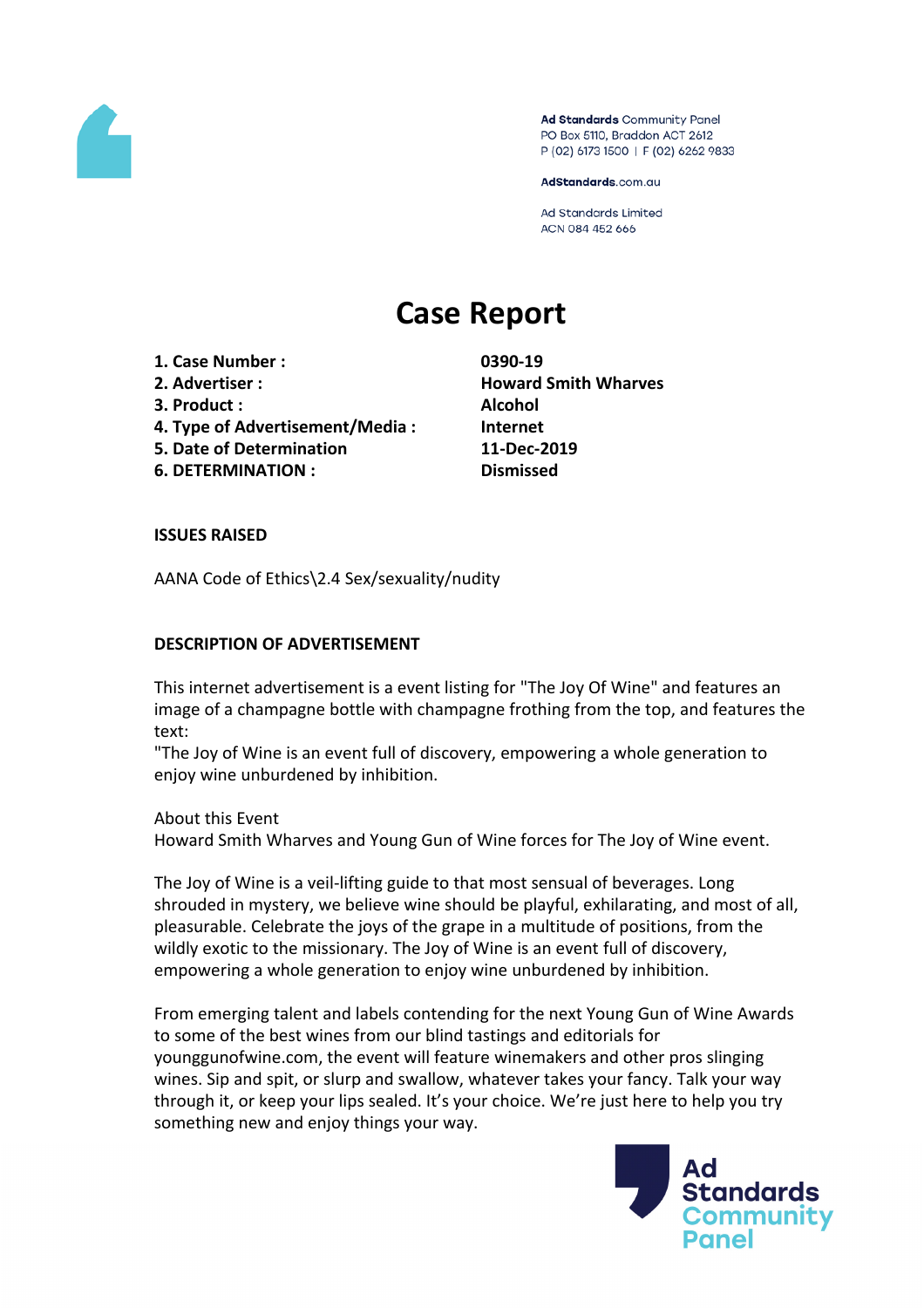

The event will feature around 50 wines from 25 Australian winemakers on the Main Lawn, for one night only.

A selection of eats will be available to purchase to balance out the pours."

## **THE COMPLAINT**

A sample of comments which the complainant/s made regarding this advertisement included the following:

*The sexual undertones for a wine event are unnecessarily. I'm confused as to whether its an orgy or a wine tasting.*

# **THE ADVERTISER'S RESPONSE**

Comments which the advertiser made in response to the complainant/s regarding this advertisement include the following:

*The advertising in question (attached) for the Joy of Wine event relates to advertising a public wine event to be co-hosted at Howard Smith Wharves.*

*In responding to section 2 of the AANA code of ethics, our comments are as follows:*

*• 2.1 – Discrimination or Vilification – The advertisement only targets persons 18 years of age and older who are wine enthusiasts. The advertisement does not discriminate against or vilify anyone.*

*• 2.2 – Exploitative or Degrading – This is a written advertisement with a limited and benign visual aspect and the wording used is playful and may be suggestive but only to the targeted audience. No one has been exploited or degraded by the use of the language in the advertisement or the image used.*

*• 2.3 – Violence – No violence is depicted.*

*• 2.4 – Sex, Sexuality and Nudity – this is a written advertisement with a benign visual aspect. The advertisement was designed to appeal to wine enthusiasts to communicate the event, showcasing up and coming winemakers in a fun and playful manner and was not intended to cause any offence or harm to anyone. The publication, on which the advertisement was in part modelled, is based on an iconic historical publication, first published almost 50 years ago and on the New York Times bestseller list for some time. That publication to date has sold in excess of 12 million copies worldwide.*

*• 2.5 – Language – No inappropriate language has been used in the advertisement and the language is appropriate for the targeted audience and medium used.*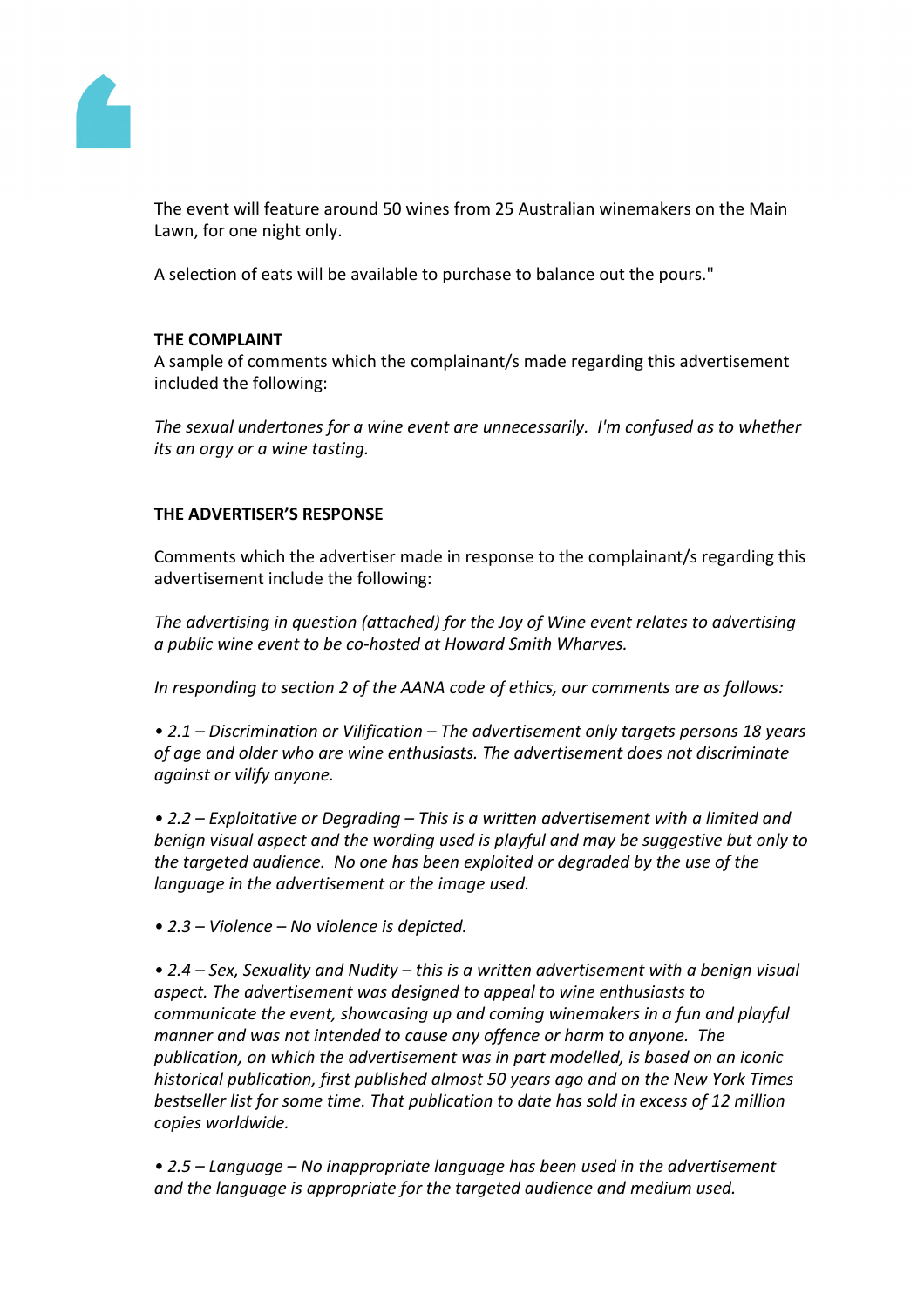

*• 2.6 – Health and Safety – The advertisement does not raise any issue with health and safety. There is no suggestion of excess alcohol consumption being encouraged or condoned.*

*• 2.7 – Distinguishable as Advertising – For anyone reading the full text, it is perfectly clear that this is an advertisement and not something camouflaged as advertising, especially when:*

- *(a) the event advertised is to be held in a public place and thus subject to scrutiny;*
- *(b) there is an admission price; and*
- *(c) if the text were to be taken to be an invitation to an orgy, an orgy is not something that would be advertised to the public in a public medium.*

*We do not believe that the advertisement in any way breaches the AANA Code of Ethics.*

*In all the circumstances we ask that the Community Panel dismisses the complaint.*

*We apologise for any offence or harm that may have been caused which was totally unintentional.*

### **THE DETERMINATION**

The Ad Standards Community Panel (the Panel) considered whether this advertisement breaches Section 2 of the AANA Code of Ethics (the Code).

The Panel noted the complainant's concerns that the advertisement features sexual undertones which is inappropriate for a wine tasting event.

The Panel viewed the advertisement and noted the advertiser's response.

The Panel considered whether the advertisement was in breach of Section 2.4 of the Code. Section 2.4 of the Code states: "Advertising or Marketing Communications shall treat sex, sexuality and nudity with sensitivity to the relevant audience".

The Panel considered whether the advertisement contained sex, sexuality or nudity.

The Panel noted the Practice Note for the Code states:

*"Images which are not permitted are those which are highly sexually suggestive and inappropriate for the relevant audience. Explicit sexual depictions in marcomms, particularly where the depiction is not relevant to the product or service being*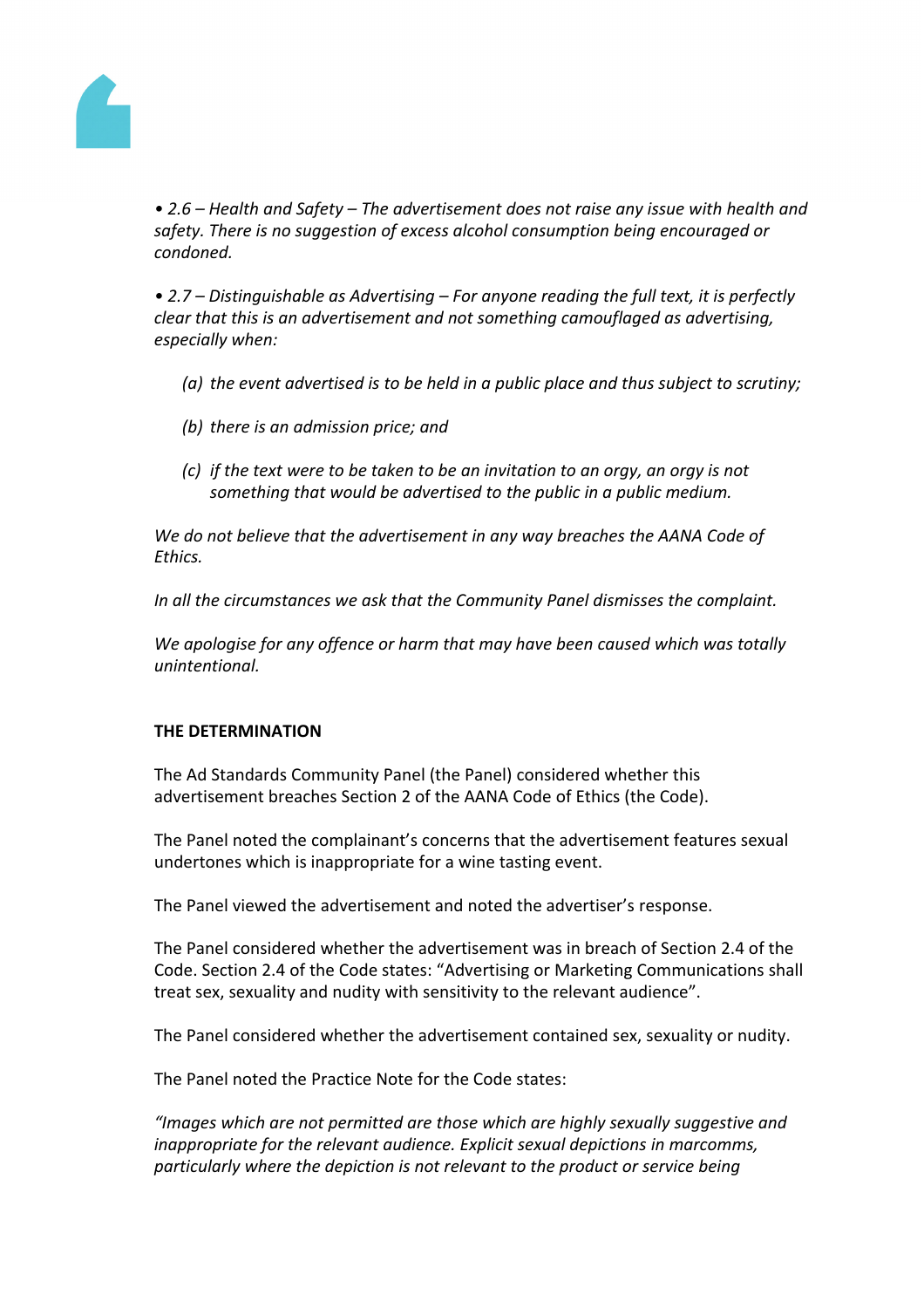

*advertised, are generally objectionable to the community and will offend Prevailing Community Standards."*

The Panel considered whether the images depicted sex. The Panel noted the dictionary definition of sex most relevant to this section of the Code of Ethics is 'sexual intercourse; sexually stimulating or suggestive behaviour.' (Macquarie Dictionary 2006).

The Panel considered that the image of a champagne bottle frothing from the top and the text in the advertisement is not of itself a depiction of sexual intercourse, sexual stimulation or suggestive behaviour. The Panel considered that the advertisement as a whole did not contain sex.

The Panel then considered whether the advertisement depicted sexuality.

The Panel noted the definition of sexuality includes 'sexual character, the physical fact of being either male or female; The state or fact of being heterosexual, homosexual or bisexual; sexual preference or orientation; one's capacity to experience and express sexual desire; the recognition or emphasising of sexual matters'. The Panel noted that the use of male or female actors in an advertisement is not of itself a depiction of sexuality.

The Panel considered that the advertisement is promoting a wine tasting event. The Panel noted that phrases such as "sip and spit, or slurp and swallow, whatever takes your fancy" and "celebrate the joys of grapes in a multitude of positions, from the wildly exotic to the missionary" are used, but considered that these references are clearly in the context of consuming wine and the phrasing is not sexual.

The Panel noted the advertiser's response that the advertisement was partly modelled on 1972 book The Joy of Sex, but considered that many members of the community would not be familiar with the book.

The Panel considered that even though the advertisement was modelled on a book called The Joy of Sex, the advertisement itself does not depict any sexualised material. The Panel considered that the advertisement did not depict sexuality.

The Panel considered that for members of the community who understand the reference to the book 'The Joy of Sex', would take sexual references and connotation from the material. However the Panel noted that the information is on a ticketing portal and only adults seeking to purchase tickets to the wine event would be reading the material. Given the primarily adult audience, and the mild sexual double entendres, the Panel considered that the marketing material did treat sex and sexuality with sensitivity to the relevaent audience.

The Panel considered whether the advertisement contained nudity and noted that the dictionary definition of nudity includes 'something nude or naked', and that nude and naked are defined to be 'unclothed and includes something 'without clothing or